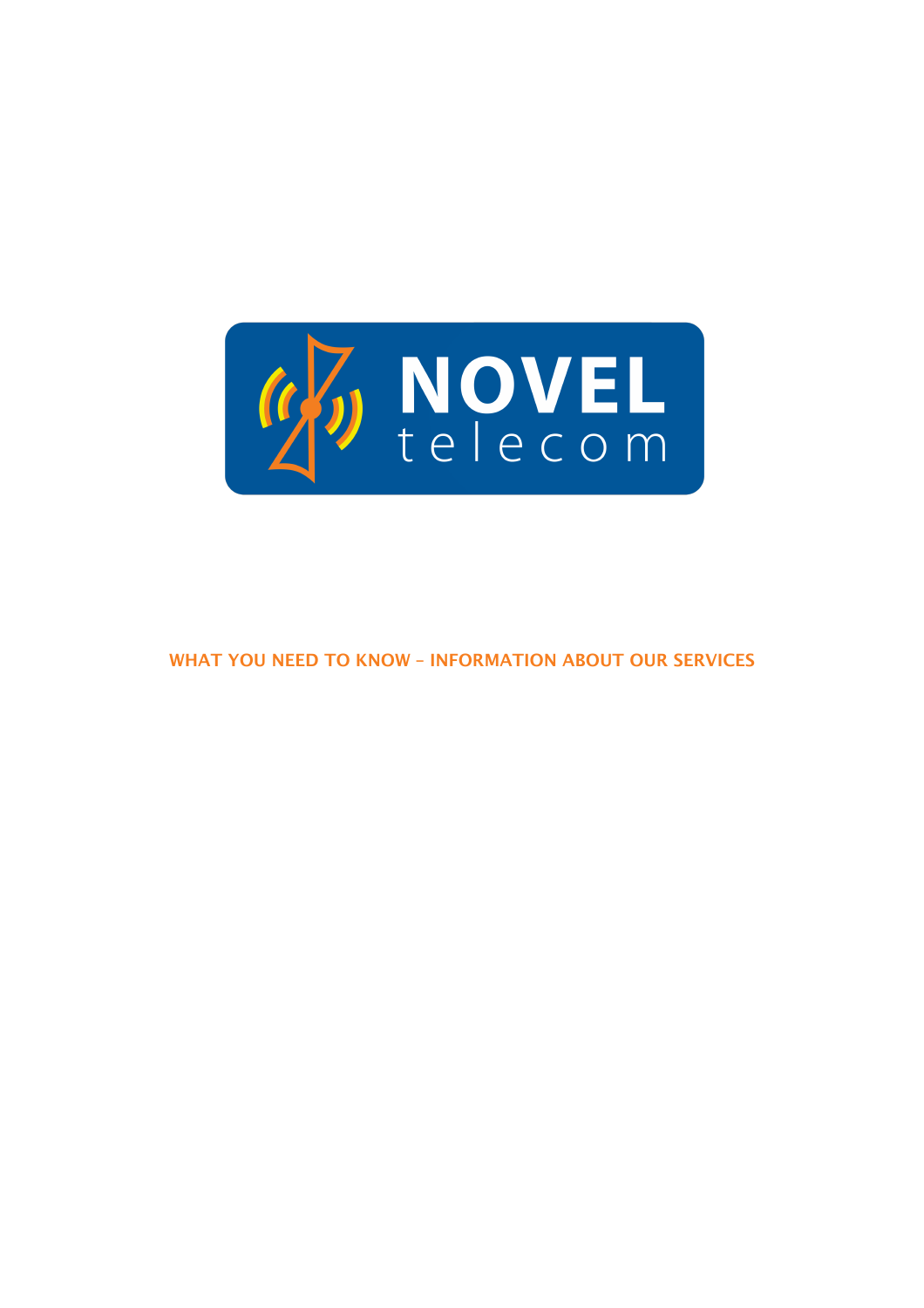

# **CONTENTS**

| $\mathbf{1}$ | <b>MANAGING YOUR SPEND</b>     | 3 |
|--------------|--------------------------------|---|
| $2^{\circ}$  | <b>YOUR NETWORK</b>            | 4 |
| 3            | <b>PAYING US</b>               |   |
| 4            | <b>HARDWARE AND WARRANTIES</b> |   |
| 5.           | <b>DEALING WITH US</b>         |   |
| 6            | <b>FEEDBACK AND COMPLAINTS</b> |   |

42 Ross Street, Dandenong VIC 3175 Call Us: 1300 317 517 ABN: 76 616 058 130 Email Us: info@noveltelecom.com.au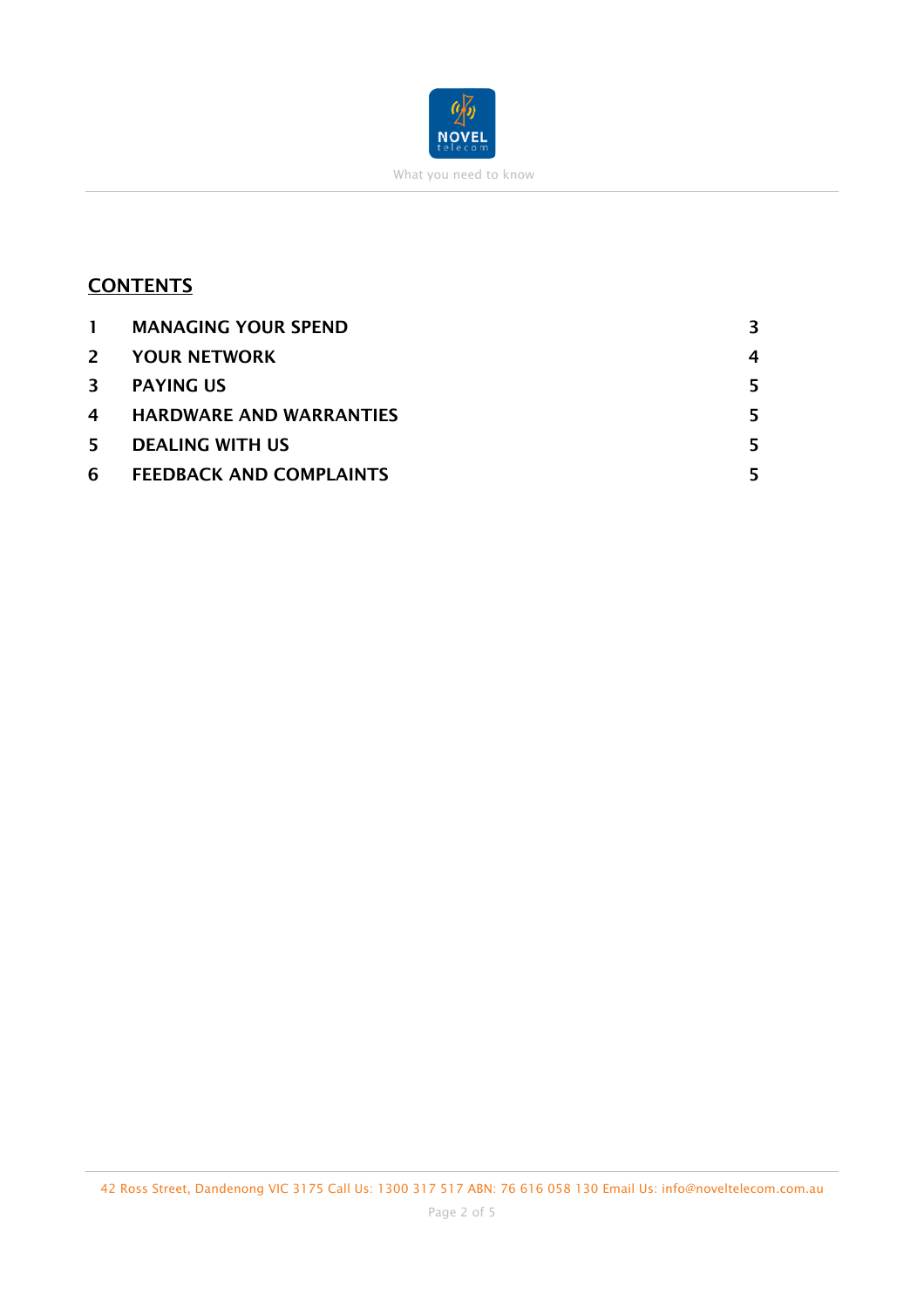

## WHAT YOU NEED TO KNOW – INFORMATION ABOUT OUR SERVICES

We hope the information below will assist you with the use of our services.

#### 1 MANAGING YOUR SPEND

#### *Usage notifications:*

If you are a residential customer, we will help you control your spend by providing you with notifications via email or SMS when you reach 50%, 85% and 100% of your call/SMS value and/or data allowance that is included in your mobile plan or in your broadband plan.

Usage notifications do not occur in real time but with a delay of 24- 48 hours after you actually reached the respective thresholds.

Usage notifications also do not include any usage that you may have consumed overseas (mobile roaming), calls and SMS to overseas destinations and calls to premium services.

#### *Other ways of managing your spend:*

There may be other ways of keeping your spend on track, such as barring more expensive numbers, choosing an internet plan without excess charges (which means that your speed is shaped/slowed down once you used up your included data allowance). Please contact us for more information.

#### *Estimate your data usage:*

The table below may be of assistance to gain a better understanding of how much data you are using. This may help you choose the right service and avoid unexpectedly high bills. Please note that actual usage will depend on the device used, the technology used (3G, 4G) and other factors. The information below is based on averages and provides estimates only.

| Email text only                               | $30 - 50$ KB          |
|-----------------------------------------------|-----------------------|
| Email with attachment, i.e. document or photo | 350 KB - 4 MB         |
| Website viewing                               | 1 MB                  |
| Streaming video/minute                        | 7 MB (3G), 30 MB (4G) |
| Streaming music/minute                        | 1 MB                  |
| Downloading a song                            | 6 MB                  |
| Downloading an app                            | $30 - 100$ MB         |
| Uploading a photo                             | 4 MB                  |
| Making a video call with an app/minute        | 8 MB (3G), 24 MB (4G) |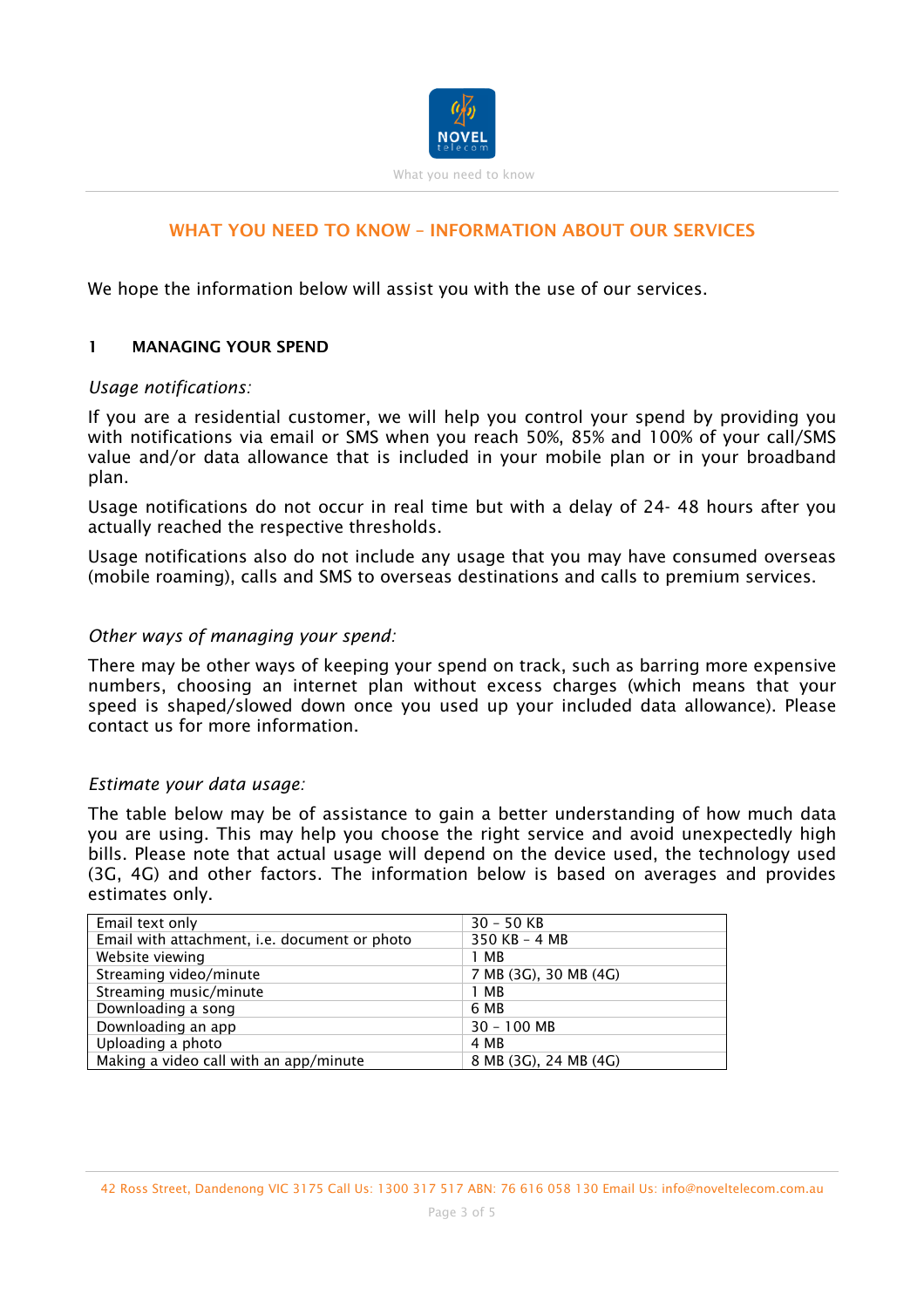

#### *Mobile roaming:*

Your mobile service allows you to roam (i.e. use it) overseas and you must contact us to activate / deactivate mobile roaming prior to travelling outside Australia should you wish to enable/disable this function.

Charges for mobile roaming (i.e. for calls, SMS and data) are usually significantly higher than within Australia and also higher than charges for making international calls from Australia. Importantly, you may also be charged for receiving calls and SMS when using your service overseas.

For more information about mobile roaming please refer below link;

https://www.acma.gov.au/Citizen/Phones/Mobile/Content-and-services/internationalmobile-roaming-fact-sheet

Making and receiving calls/SMS overseas is not included in your monthly allowance and you will be required to pay these charges in addition to your monthly charge. Therefore, even short periods of international mobile roaming can generate a very high bill.

Please refer to the information below for some basic charges in key countries.

http://www.noveltelecom.com.au/mobile\_roaming/

Please contact us if you wish to receive more information on international mobile roaming.

#### 2 YOUR NETWORK

Our services may use either the Optus or Telstra network. Where a product is resold from a particular Carrier, we disclose this to you in our product specifications and in the Critical Information Summary for that product. When you contract with us for a product, you will not be contracting with the original carrier (Optus or Telstra Retail). If you have any questions about the networks we use, please contact us.

We are responsible for the service that we are providing to you, and we will be there to help in case you have any feedback or wish to complain.

To learn more about the coverage that your mobile network offers, please refer to the coverage map(s) below. Please note that actual coverage depends on numerous factors, including local geographic and structural/building conditions. Therefore, we recommend, if possible, to test coverage at your specific location, e.g. using the mobile of a friend who already uses the network etc.

Click Here for Telstra Coverage Map | Optus Coverage Map

<sup>42</sup> Ross Street, Dandenong VIC 3175 Call Us: 1300 317 517 ABN: 76 616 058 130 Email Us: info@noveltelecom.com.au